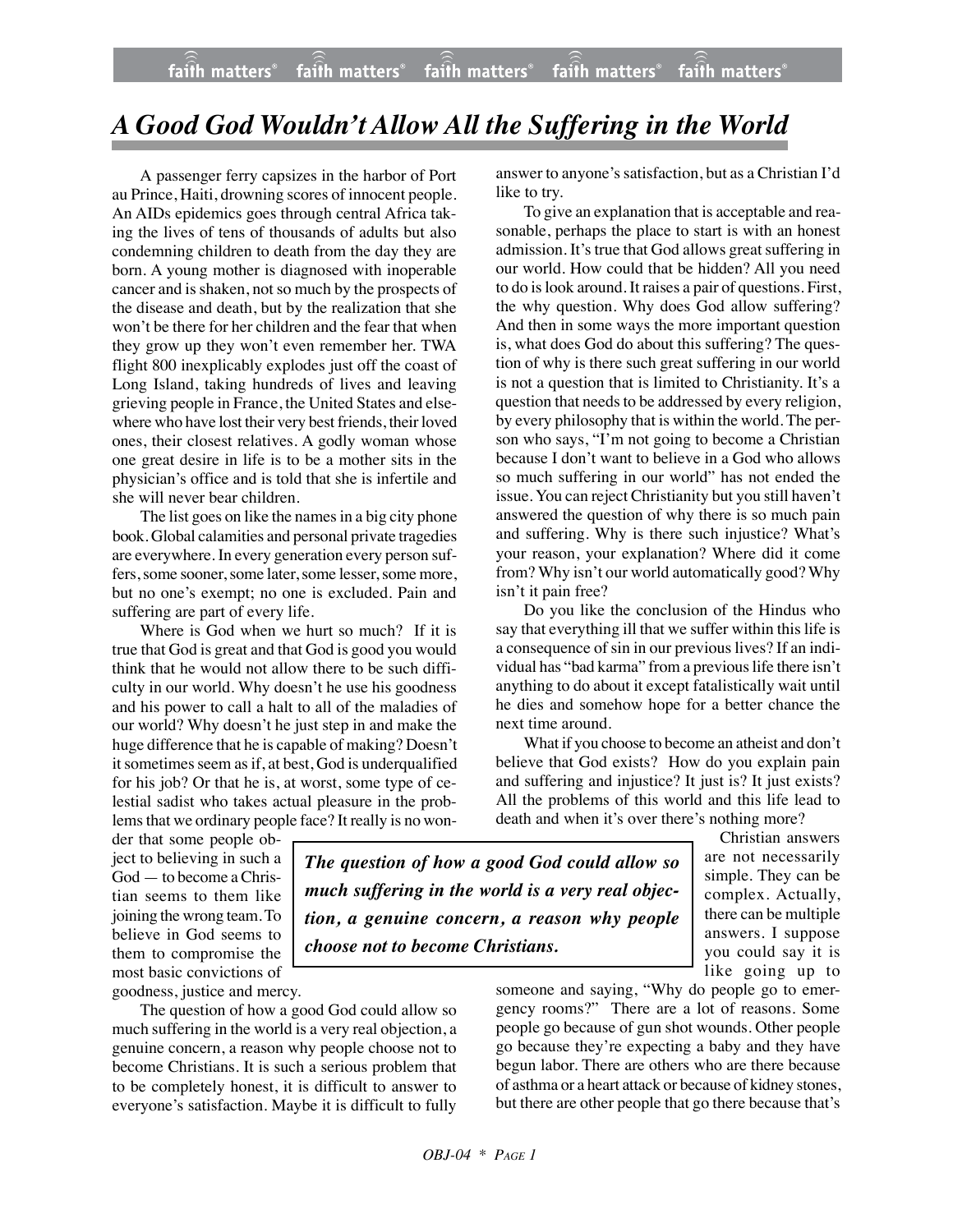where they work or maybe they are visiting someone they know who has been taken to the emergency room.

Just as there are many reasons why somebody might go to an emergency room, there are many reasons that could explain why God allows suffering in our world. I won't suggest that this is a complete list, but let's start with three possible reasons.

The first of those reasons has to do with the teaching that God has created us with human responsibility. True responsibility always comes with consequences. God could have done it differently. He could have made us into robots where we would be programmed to worship him. We'd be programmed to keep the Ten Commandments, to always say the right thing at the right time. He'd just push the button.

As human parents we would rather have a real live baby than a doll that says, "I love you," when you pull the string. Real babies don't always giggle when you want them to giggle; they don't always say, "I love you," when you want them to say "I love you." They don't always do what you had expected them to do when they grow up. But that's the way we want it to be. We don't want our children to love us just because they were programmed to love us, and we don't want our friends to be our friends just because they were made to be our friends.

So it is that God gave to us human choices. We were given the responsibility to love God or to hate God. We were given the responsibility to choose our mates, to manage our environment. We were given the responsibility to make these various choices because God wanted us to choose what was good and right, and not just be controlled.

Our ancestors made some very bad choices. They chose against God and they chose for sin. By so doing, they contaminated our whole race and our whole world. The consequences have been awful: wars, diseases, broken relationships.

When I was in the eighth grade we all had to do projects for math class. One of them was related to ratios and the practical use of them. A girl in the class baked a cake using ratios to alter the recipe to be large enough to adequately serve everyone in the class. She brought this big cake to class, explained how she had used ratios to make it and said we could eat it, which we thought was great. The teacher, Mrs. Cass, asked, "How are we going to divide the cake into 17 equal parts?" A boy in the class raised his hand and said, "I can do it; I know how!" The teacher said, "I don't think you can." He was absolutely sure he could and went up to the front of the classroom. He took this big knife and began to cut up the cake. The more he tried, the worse it got, until he finally looked at her and said, "You're right — I can't cut it into 17 equal parts." What he did was wreck the cake. It was a total mess and everyone in the class did not get a fair share — just globs and pieces. It wasn't fair what he did to the project, and it wasn't fair what each one of us got.

That's a whole lot like what's happened to the world. We humans were given choices and we have cut up God's creation in all types of combinations that has left the world a rather unfair place with a lot of inequalities, a lot of things that are not the way they originally were intended to be. We were so sure we could do better than God that we proceeded until we ruined the whole project.

We're all in this together. What one of us does tends to affect all of us. Just as one person can contaminate a public water system for everyone, the evil behavior of other humans can and does impact us all.

The Bible sums it up in Romans 5:12 which says that "sin entered the world through one man, and death through sin, and in this way death came to all men, because all sinned." What this is really saying is that the responsibility for sin and evil and suffering and pain in our world is ultimately ours, not God's.

Although our responsibility is a primary factor, there are some other factors as well. One of them is that God is engaged in a great battle against his arch enemy, Satan or the devil. Satan's story is woven throughout the Bible (and throughout our own experiences). A classic example of it is the Old Testament story of Job who was attacked by Satan in an attempt to discredit and displease God. Satan took the lives of all of Job's children, stole his wealth and caused disease in Job's body. I Peter 5:8 says that "the devil prowls around like a roaring lion looking for someone to devour." He devoured Job's life (and he's out to get us, too).

That is not to say that all of the suffering in our world is because of Satan. The truth of it is that if Satan never existed, our human sin would be sufficient to cause all of the misery that we could ever imagine. But the reality is that God is involved in this great conflict. There is a spiritual war between God and Satan. It is good against evil and we are on the battlefield, often wounded by what happens in this conflict. It is a real war. It's as real as the Persian Gulf War or Vietnam or Korea or World War II.

Wars not only have casualties but they have lingering effects. It's been almost a century and a half since the Civil War and in America we still have lingering effects of that war, even though those who fought it have long been gone. In the same way the spiritual battle in our world between God and Satan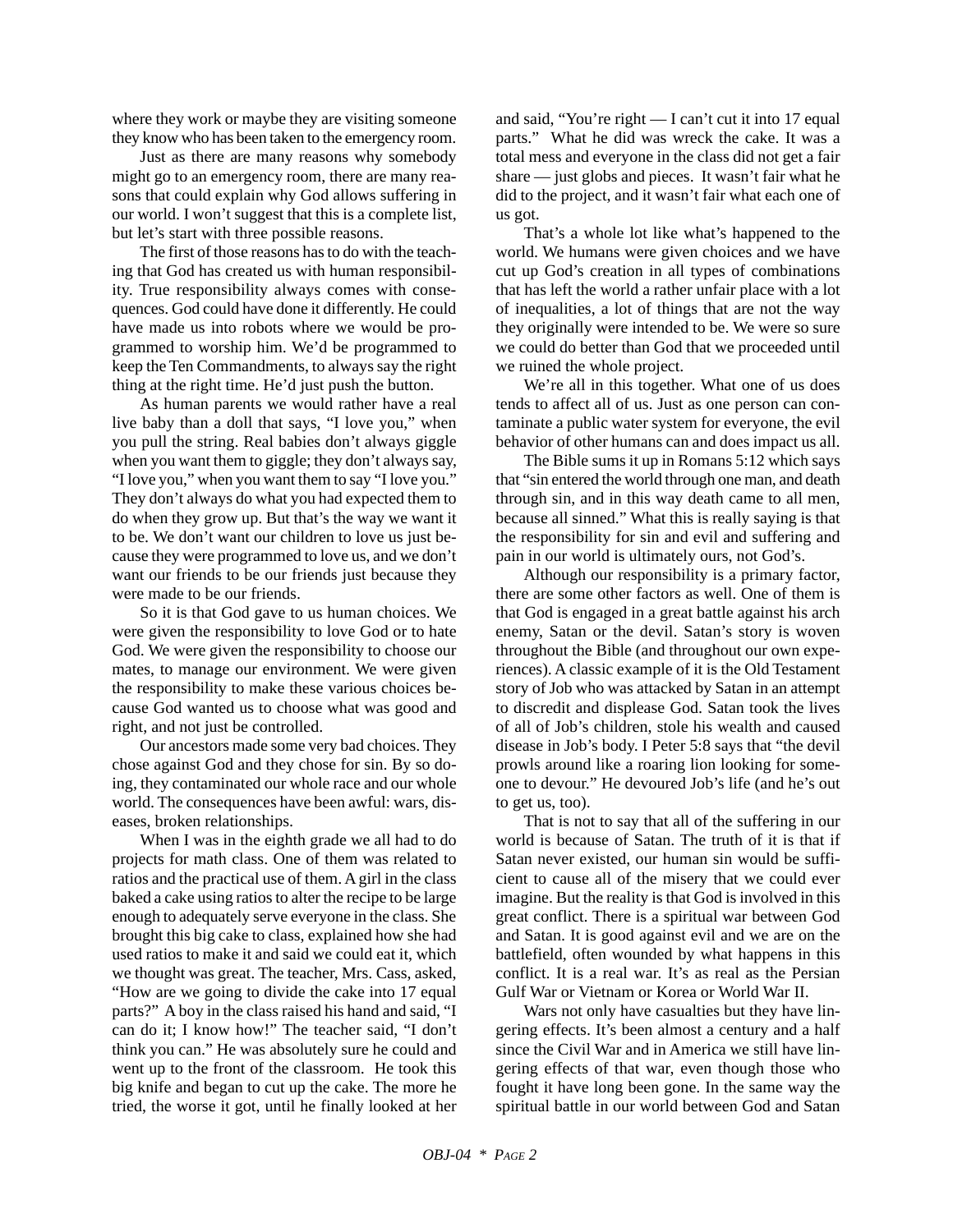has continued to leave a terrible set of consequences. It's a battle that is stronger, more serious and has eternal effects. The pain and suffering that has been inflicted by God's enemy is horrendous.

A third reason to consider for the source of suffering in our world involves God's divine purposes. Sometimes God either allows or causes pain and suffering in our world and in our lives in order to accomplish good purposes that wouldn't otherwise happen. It may be to get our attention or to stop us from

doing something that is wrong. I think we all know that many times unless difficulty comes our way we may pursue a course that is inappropriate. Sometimes God has to bring us up short. Or, he may use pain to discipline us for sin.

The Bible has many stories of individuals whose lives were inter-

rupted by the intervention of God in painful ways so that he could stop the evil that they were doing. It may be that God would cause us to lose a job that we very much want because he knows that in a future course that job might lead to criminal activity. Or he may allow us to suffer a painful broken relationship rather than marry the wrong person. It could be that God is touching a nation with financial reverses or even with diseases or famine in order to accomplish his greater purposes within that country.

Hebrews 12:6 says "The Lord disciplines those he loves" — just like a parent. That may in part explain some of the suffering that is in our world. However, all of the explanations eventually one way or another go back to the primary concept that we have been given responsibility by God and responsibility leads to consequences.

Even if we don't completely understand why God allows suffering, the most practical question for us is, "What does God do about suffering?" Most of all, God knows and he cares. Isaiah 53:3 describes Jesus as "a man of sorrows and familiar with suffering." In Luke 19 there is a story of Jesus looking over the whole city of Jerusalem and being so gripped by the difficulties of the people that he wept. Or in the book of John we're told how Jesus was summoned to come to the side of his friend Lazarus who was terminally ill. Jesus didn't get there until Lazarus had died. When he got the news of Lazarus' death, he was so overcome with grief that we have the shortest verse in the English Bible, John 11:35, simply stating that "Jesus wept." He was touched by human pain and sorrow. So never think that God doesn't care. He does care.

William Barclay was a Scottish journalist and a

New Testament scholar whose heart was broken by a tragic event. His daughter, who was just about to be married, went out sailing one day with her fiance in the North Sea off the coast of Scotland and, in a terrible boating accident, both of them were killed. To add extra suffering to the pain, their bodies were never recovered. In the midst of his grief someone came to William Barclay and asked him, "What do you think God thinks about what happened to your daughter?" And his answer was, "I think that God is weeping in

*Sometimes God either allows or causes pain and suffering in our world and in our lives in order to accomplish good purposes that wouldn't otherwise happen.*

heaven over the death of my daughter as we grieve for her here on earth." God knows and he cares.

God cares enough that he has used his power to limit evil.

In one sense that's actually saying that God puts restraints on how far our responsibility and freedom of choice can and will go. For if he didn't, if he let sin and evil run its full course, we would be destroyed. We would destroy our world.

Have you ever wondered how we made it through the Cold War without a nuclear holocaust? There are historians of war that say that every weapon that man has ever invented for human destruction has been used to its fullest potential. It was that historical analysis that led to the conclusion during the Cold War that there would be holocaust. We went through a long period of time, which we may have too easily forgotten, where almost every day we were reminded through news stories and books and films of the Soviet missiles with nuclear warheads aimed at us, as well as our missiles with nuclear warheads aimed at Moscow and the rest of the Soviet Union. The expectation was that, either because of some political decision or somebody's mistake, one of those missiles would be launched and it would lead to retaliation and a nuclear war of mutual annihilation. Why didn't it happen? I would contend that God limited the evil — that God said there is a point beyond which I'm simply not going to let you go. I'm not going to let you destroy humankind that I have created. I'm not going to let you destroy the world that I have made.

There's a little book in the Old Testament called Lamentations and it is the lament of Jewish people in hard times. Lamentations 3:22-23 says, "Because of the Lord's great love we are not consumed, for his compassions never fail. They are new every morning." The assumption is that if human evil could run it's full course, we'd be consumed by it. We would